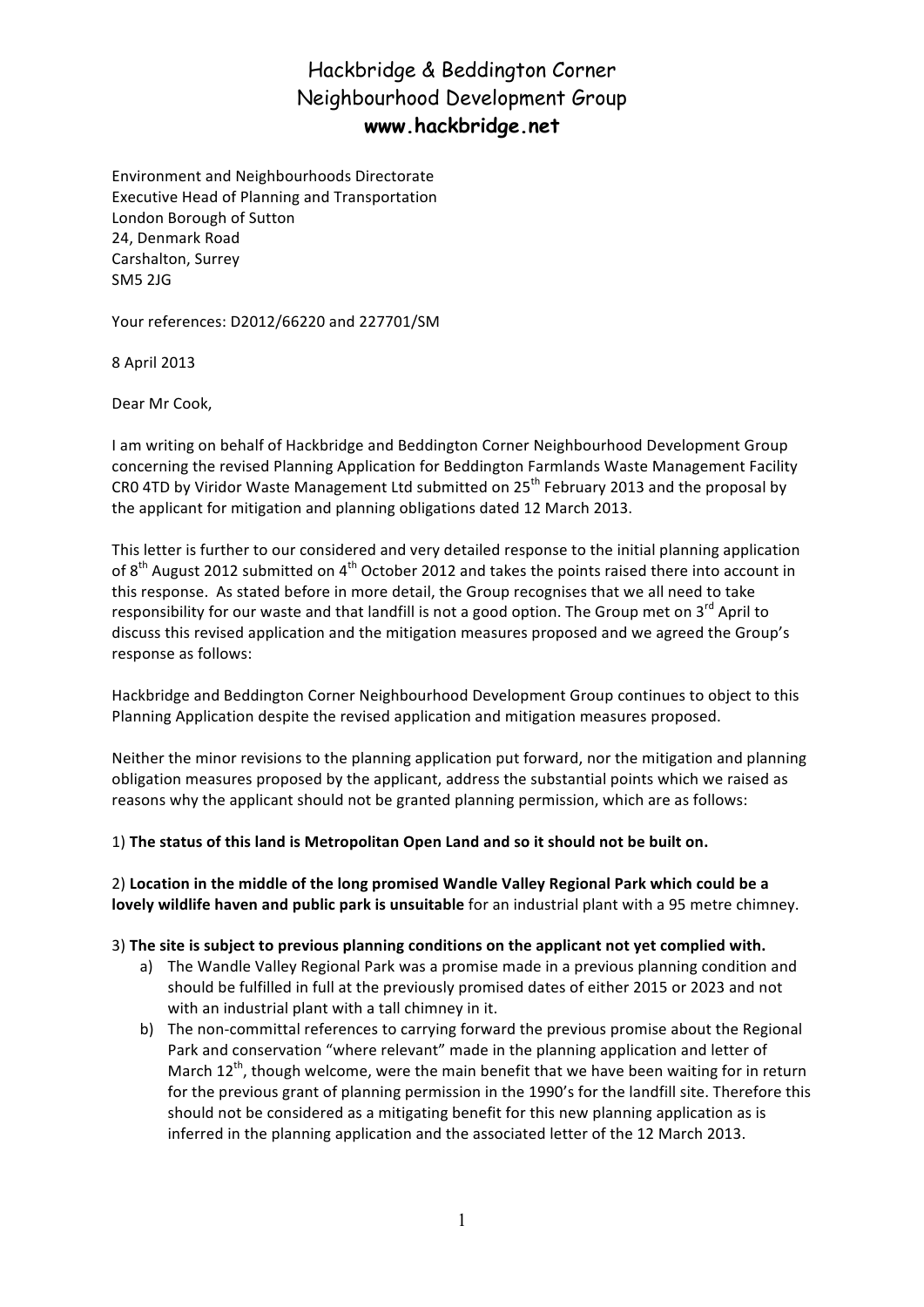# Hackbridge & Beddington Corner Neighbourhood Development Group **www.hackbridge.net**

c) The commitment to the early closure of the landfill (Point 11 12/03/13) does not mention when the Wandle Valley Regional Park will be opened. There is no benefit as the same number of lorries will come and we will just replace the landfill site with an incinerator.

4) Other locations in the area scored higher in the SLWP assessment. If we must continue to accept waste arriving in the area from four London boroughs then other sites scored higher in the previous SLWP assessment. Site 14 had a higher score as it reduced habitat fragmentation and the impact on the Regional Park. Thames Water want to sell this site, so there is no reason why this location could not be considered as an alternative.

### 5) The case for the demand for such a large plant has not been made or addressed in the revised planning application or the mitigation and planning obligations.

A much smaller plant with higher recycling rates in each of the four boroughs would create more jobs and reduce the environmental impact of the proposed plant.

- a) **Fewer jobs** Recycling has been proven to have a lower environmental impact and create many more jobs than incineration. We saw for ourselves on our visit to the Lakeside incinerator that a handful of workers can operate such a plant contrary to the noncommittal point 10 stating that Viridor is "keen" and "will endeavour to create ... jobs" in the mitigating measures letter of 12 March.
- b) Recycling rates could be doubled in the time the plant is being built negating the need for **such a large plant**. The applicant and the four boroughs should be aiming to achieve higher recycling rates of around 70% and more quickly as an alternative which would reduce the size of the plant. This has been shown to be possible in a number of local authorities in the UK and internationally. We fully understand that all residents in the four boroughs share this responsibility to meet such targets with their local authorities. But the applicant and SLWP have not demonstrated that they will work to achieve these recycling rates. Indeed, since this planning application was submitted the London Borough of Sutton has just cancelled its food waste collection.

### **6)** The applicant has not addressed the negative effect on local resident's health from air pollution

- a) The planning application admits that such an incinerator emits pollutants to air which harm human health.
- b) The applicant has gone some way to addressing that in the revised application by adding chemicals to the fire and increasing the height of the chimney stack by 10 metres. But does this sound like a responsible approach in the  $21^{st}$  century? The solution to pollution is not dilution.
- c) We welcome provision of additional air quality monitoring.
- d) We continue to be concerned about the effect on our health if this plant is built and operated.

**7)** The applicant has not responded to many requests from residents to investigate other better technological options which could reduce negative health, environmental impacts in the revised application. 

a) Technologies such as Anaerobic Digestion (AD) to produce compost from food waste and Mechanical Biological Treatment (MBT) would both reduce the volume of waste remaining and needing to be burned and so reduce the scale and impact of any energy recovery plant.